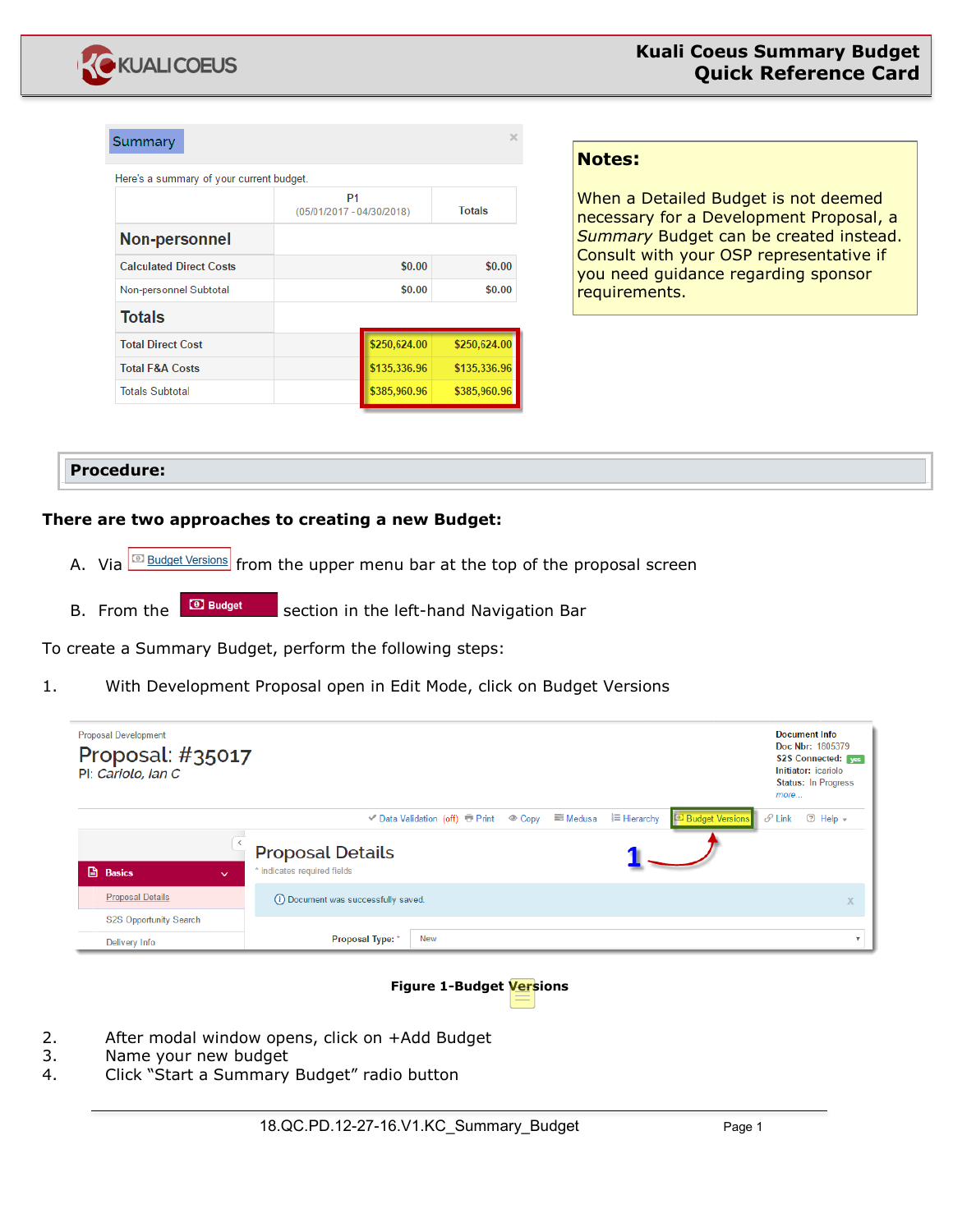

| <b>Budgets</b> |                     |                                    |                                                                        |            |                    |                      |                    |              |   |            |               |            |                          | $\propto$      |
|----------------|---------------------|------------------------------------|------------------------------------------------------------------------|------------|--------------------|----------------------|--------------------|--------------|---|------------|---------------|------------|--------------------------|----------------|
|                |                     |                                    | The following budgets are linked to this proposal.                     |            |                    |                      |                    |              |   |            |               |            |                          | + Add Budget   |
| <b>Name</b>    |                     | Version                            | Direct Cost <sup>2</sup> F&A                                           |            | $\hat{\mathbf{v}}$ | <b>Total</b>         | $\hat{\mathbf{v}}$ | <b>Start</b> | ≎ | End<br>≎   | <b>Status</b> |            | ≎<br>Comments $\diamond$ | <b>Actions</b> |
| Test           | Summary             | 1                                  | 0.00                                                                   | 0.00       |                    | 0.00                 |                    | 05/01/2017   |   | 04/30/2018 |               | Incomplete |                          | Action-        |
|                | Summary<br>Budget 2 | $\overline{2}$                     | 250,624.00                                                             | 135,336.96 |                    | 385.960.96           |                    | 05/01/2017   |   | 04/30/2018 |               | Incomplete |                          | Action-        |
| Sul<br>Bu      |                     |                                    | <b>Create a Budget Version</b>                                         |            |                    |                      |                    |              |   |            | $\mathbf{x}$  | nplete     |                          | Action-        |
|                | 35017               | Proposal:                          |                                                                        |            |                    |                      |                    |              |   |            |               |            |                          |                |
|                |                     | <b>Budget Name:</b> *              |                                                                        |            |                    |                      |                    |              |   |            |               |            |                          |                |
|                |                     | Summary Budget 4                   |                                                                        |            |                    |                      |                    |              |   |            |               |            |                          |                |
|                |                     |                                    | Would you like to create a detailed budget or enter a summary only?: * |            |                    |                      |                    |              |   |            |               |            |                          |                |
|                |                     | $\bigcirc$ Start a detailed budget |                                                                        |            |                    |                      |                    |              |   |            |               |            |                          |                |
|                |                     | Start a summary budget             |                                                                        |            |                    |                      |                    |              |   |            |               |            |                          |                |
|                |                     |                                    |                                                                        | Cancel     |                    | <b>Create Budget</b> |                    |              |   |            |               |            |                          |                |

**Figure 2 –New Budget**

- 5. Click "Create Budget" button
- 6. Input the (Total) *Direct Cost* **for each period**
- 7. Input the (Total) *F&A Cost* **for each period**
	- 1. After you click Save, the *Total Sponsor Cost* will populate automatically

| <b>Periods &amp; Totals</b>                                      |                    |                                            |                           |                            |                    | Recalculate with changes                      |                             | Reset to period defaults                              |                |
|------------------------------------------------------------------|--------------------|--------------------------------------------|---------------------------|----------------------------|--------------------|-----------------------------------------------|-----------------------------|-------------------------------------------------------|----------------|
| + Add Budget Period                                              |                    |                                            |                           |                            |                    |                                               |                             |                                                       |                |
| <b>Period Start</b><br>Period End Date<br>Date *                 | ≎<br><b>Months</b> | <b>Total</b><br>Sponsor $\diamond$<br>Cost | Direct $\diamond$<br>Cost | ≎<br><b>F&amp;A Cost</b>   | Unrecovered<br>F&A | $Cost \quad \hat{\diamond}$<br><b>Sharing</b> | $Cost \; \Diamond$<br>Limit | <b>Direct</b><br>$Cost \quad \hat{\diamond}$<br>Limit | <b>Actions</b> |
|                                                                  | 12.0               | 0.00                                       | 0.00                      | 0.00                       | 0.00               | 0.00                                          | 0.00                        | 0.00                                                  | û              |
| This figure will<br>update automatically<br>after clicking Save. | Total:<br>12.00    | Total:<br>0.00                             | Tutal:<br>000             | Total: $0.00$<br>$\bullet$ | Total: $0.00$      | Total:<br>0.00                                | Total:<br>0.00              | Total:<br>0.00                                        |                |

**Figure 3 –Total Direct and Indirect**